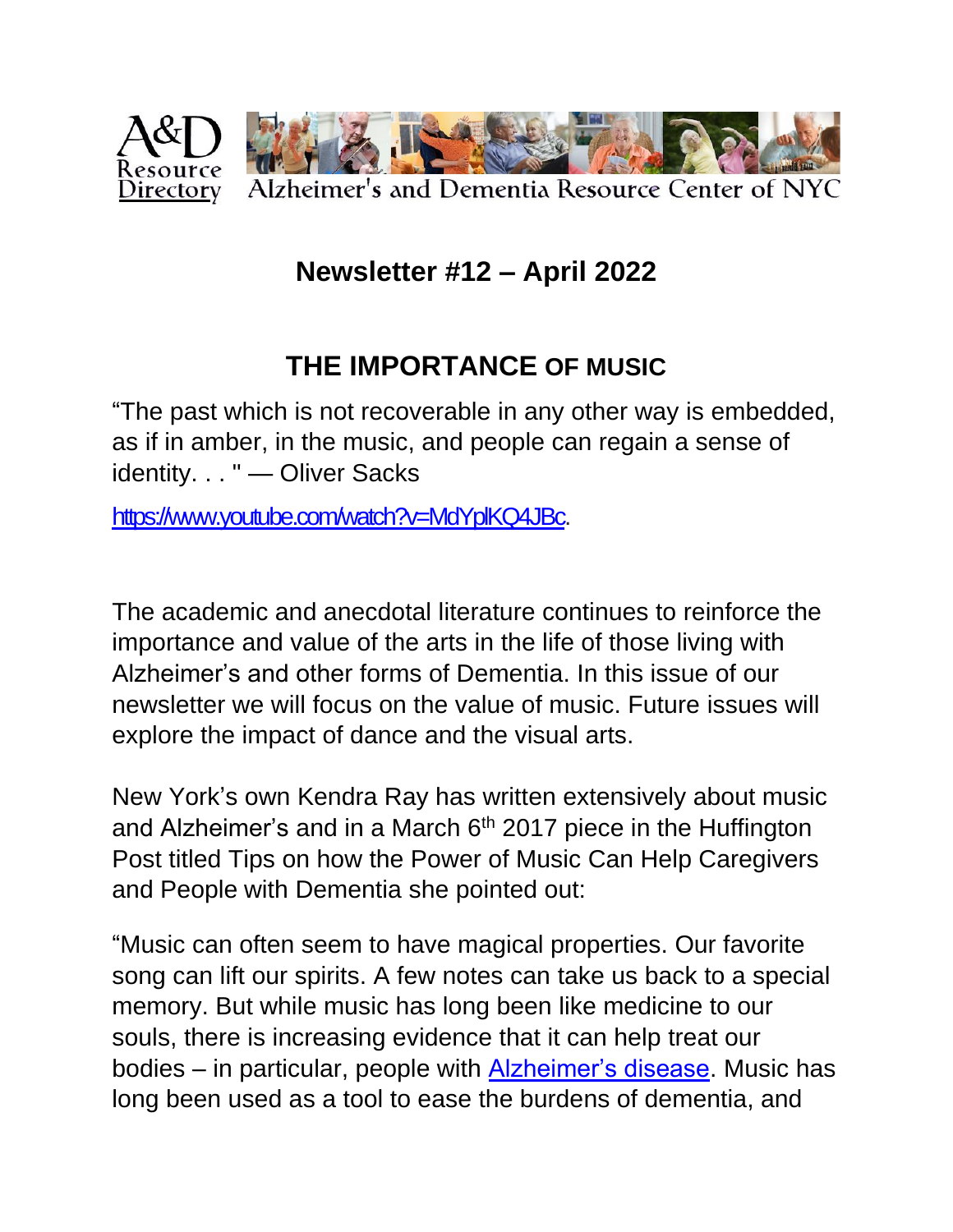many [studies](http://www.umh.org/assisted-independent-living-blog/the-benefits-of-music-for-seniors-with-alzheimers-and-dementia) have shown its effectiveness in [decreasing](http://www.alzheimersanddementia.com/article/S1552-5260(15)01838-5/abstract)  [agitation,](http://www.alzheimersanddementia.com/article/S1552-5260(15)01838-5/abstract) [reducing depression,](http://austinpublishinggroup.com/depression-anxiety/download.php?file=fulltext/depression-v2-id1057.pdf) improving motors skills and increasing [mental acuity.](http://www.alzheimers.net/2014-07-21/why-music-boosts-brain-activity-in-dementia-patients/)"

Concetta Tomaino who currently serves as executive director (and co-founder) of the Institute for Music and Neurologic Function (IMNF) and board member of Music & Memory, during an interview on the Being Patient website pointed out "We also know that we respond emotionally to certain types of sounds. The music that we love, that we form attachments for and hold memories of, becomes deeply embedded in subcortical networks in our brain. They are still very well preserved, so those emotional connections to a song that we love remain with us for quite a long time, up until the very end. Music is so much more resilient and well preserved than say, a visual cue."

Studies at Brown University, The University of Utah, University of Kansas, Brown University, and the NYC Health and Hospitals, among others, support the importance of music for those with Dementia. See the following for a more detail on these studies: [https://musicandmemory.org/resources/.](https://musicandmemory.org/resources/)

Check Out the Following

- The 79-year-old pianist with dementia who phases in and out of the present, but [can still play beautiful compositions](https://www.beingpatient.com/pianist-with-dementia/) by ear. [https://www.youtube.com/watch?v=FbfBjTR\\_muQ.](https://www.youtube.com/watch?v=FbfBjTR_muQ)
- Tony Bennett is still able to perform with Lady Gaga. [https://www.youtube.com/watch?v=uvIB3LR3GO4.](https://www.youtube.com/watch?v=uvIB3LR3GO4)
- Glenn Campbell is still able to go on the road and perform a full concert [https://www.statnews.com/2017/08/09/glen](https://www.statnews.com/2017/08/09/glen-campbell-alzheimers/)[campbell-alzheimers/.](https://www.statnews.com/2017/08/09/glen-campbell-alzheimers/)
- [https://www.youtube.com/watch?v=28nxYvuTGAor.](https://www.youtube.com/watch?v=28nxYvuTGAor)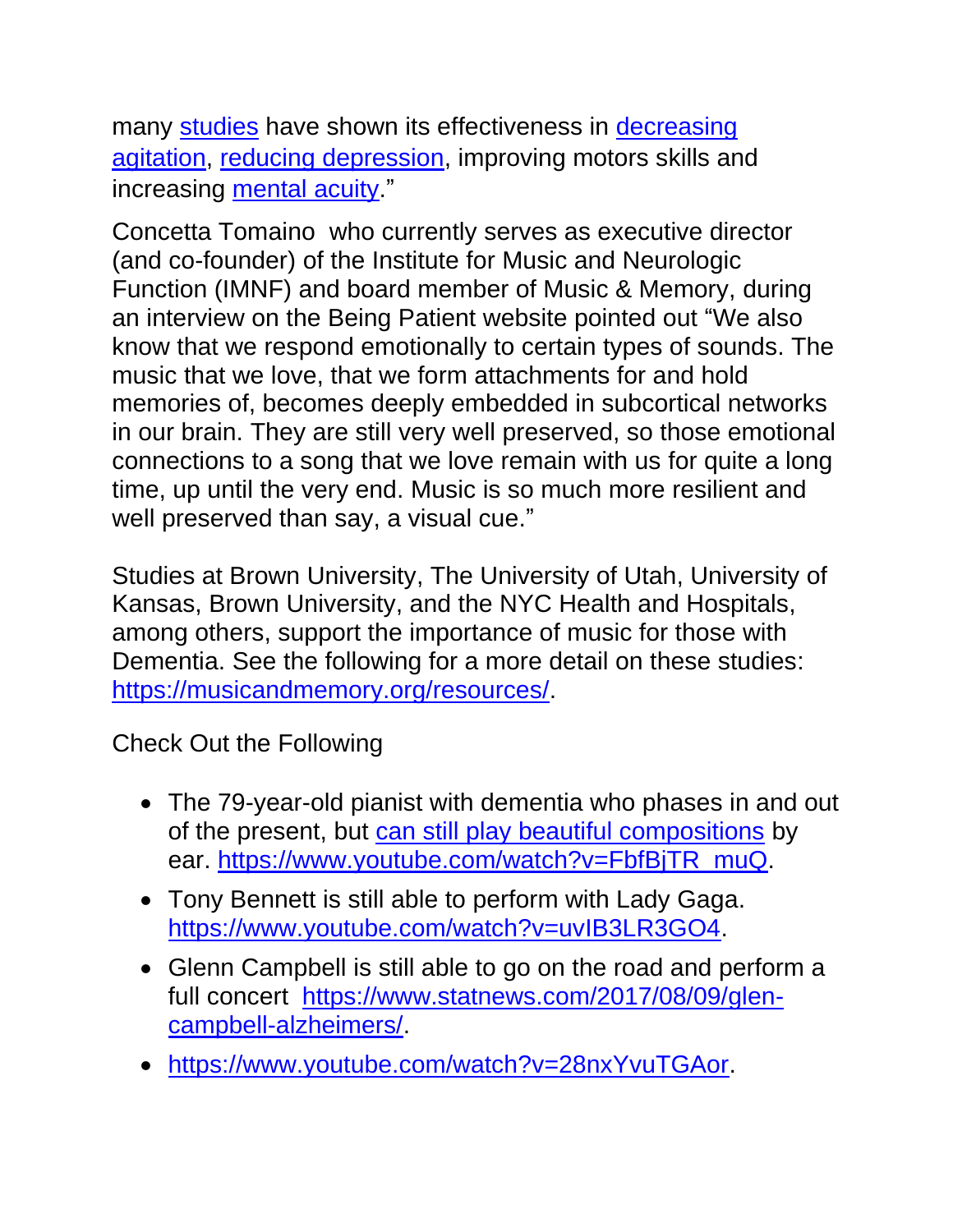- [The prima ballerina](https://www.beingpatient.com/marta-gonzalez-saldana-prima-ballerina-alzheimers-swan-lake/) with advanced Alzheimer's who is able to recall, decades later, the movements to "Swan Lake" [https://www.classicfm.com/discover-music/periods](https://www.classicfm.com/discover-music/periods-genres/ballet/new-york-dancer-alzheimers-remembers-swan-lake/)[genres/ballet/new-york-dancer-alzheimers-remembers](https://www.classicfm.com/discover-music/periods-genres/ballet/new-york-dancer-alzheimers-remembers-swan-lake/)[swan-lake/.](https://www.classicfm.com/discover-music/periods-genres/ballet/new-york-dancer-alzheimers-remembers-swan-lake/)
- From the Dementia Spring website a piece about Music Mends Minds [https://dementiaspring.org/featured-arts](https://dementiaspring.org/featured-arts-organization/music-and-dementia-changing-brain-chemistry-one-song-at-a-time/)[organization/music-and-dementia-changing-brain-chemistry](https://dementiaspring.org/featured-arts-organization/music-and-dementia-changing-brain-chemistry-one-song-at-a-time/)[one-song-at-a-time/.](https://dementiaspring.org/featured-arts-organization/music-and-dementia-changing-brain-chemistry-one-song-at-a-time/)

NYC as several arts-based programs. Among them the Unforgettables Chorus and the Louis Armstrong center for Music and Medicine. [https://www.mountsinai.org/locations/music](https://www.mountsinai.org/locations/music-therapy)[therapy](https://www.mountsinai.org/locations/music-therapy)

#### **News from our community**

A special thank you to all those programs that are returning to in person programs. Check out

- Lincoln Center Moments, [https://www.lincolncenter.org/lincoln-center-at](https://www.lincolncenter.org/lincoln-center-at-home/series/lincoln-center-moments)[home/series/lincoln-center-moments,](https://www.lincolncenter.org/lincoln-center-at-home/series/lincoln-center-moments)
- Intrepid Museum [Access@intrepidmuseum.org>](mailto:Access@intrepidmuseum.org) Note: For their RB cares dance program they provided UBER cars for transportation. Thank You!
- Brooklyn Botanical gardens will begin IN PERSON programs on April 13<sup>th</sup>. You can register by contacting Joanne D'auria, [jdauria@bbg.org.](mailto:jdauria@bbg.org)
- The Unforgettables chorus has also begun in person rehearsals and is open to new members.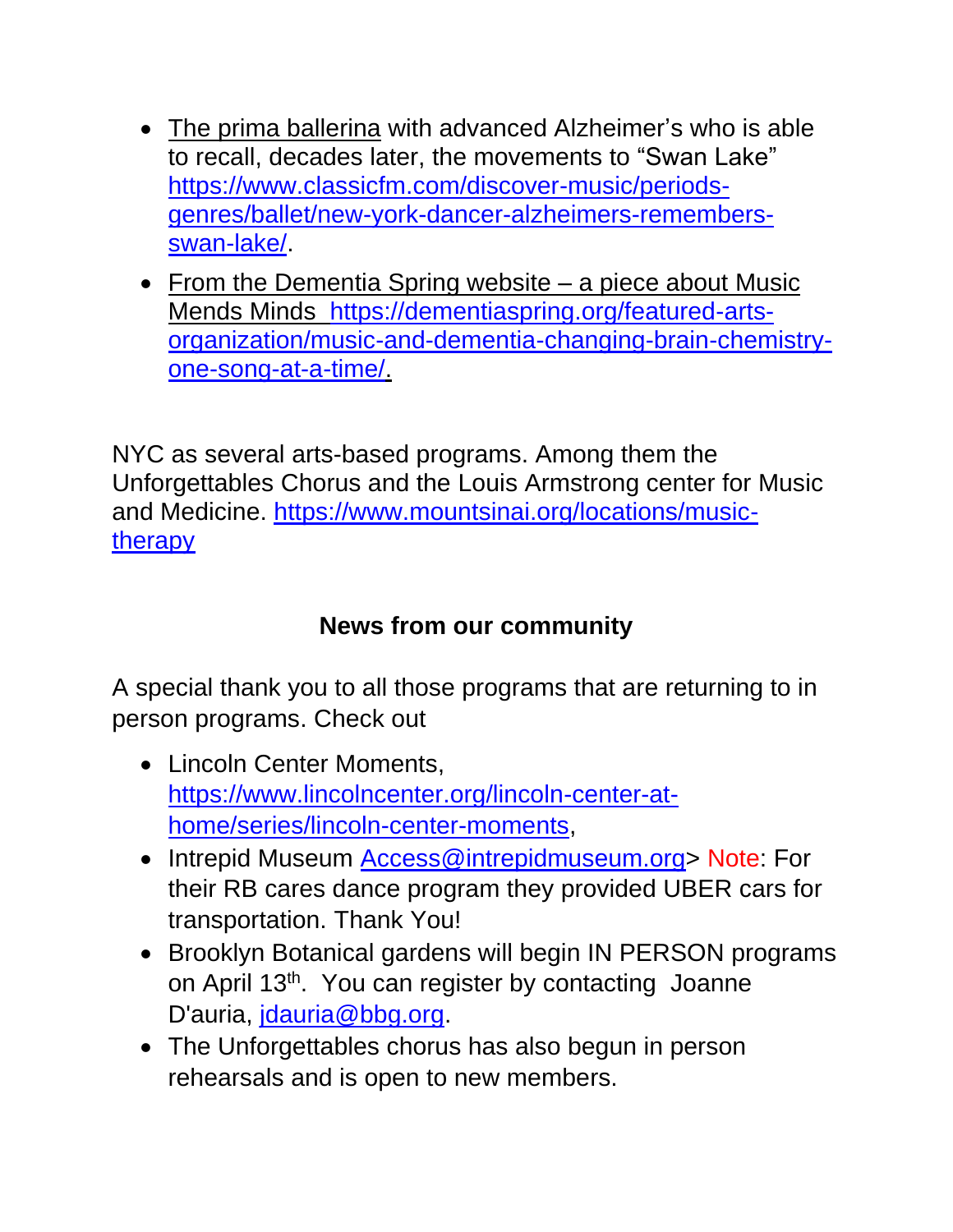If you are interested call Tania at 347.351.1247 or by e-mail at [unforgettables.chorus@gmail.com.](mailto:unforgettables.chorus@gmail.com)

#### **Research Studies**

**Weill Cornell Medicine's Center for Aging and Behavioral Research** is launching an exciting research study for caregivers and their loved ones who live in New York, New Jersey, and Connecticut. The study seeks to work with informal and unpaid caregivers, such as family or friends, of people with mild cognitive impairment/early Alzheimer's and their care recipients. The program, delivered through laptop computer technology, will be tailored for the caregiver and emphasize issues important to caregivers, not only in the earlier stages of caregiving, but will also target issues across the caregiving trajectory to help prepare the caregiver for changes in his/her role.

Participants will receive \$20 - \$30 for each of the assessments (there are 3), and those who are not eligible will receive \$10. Participants in the study will also be able to keep the laptop at the end of the study if they choose. **Note** :If you know someone who is interested, they can

call: 646-962-7141 or

 email: AgingBehavioralRsrch@med.cornell.edu to see if they qualify or to get more information.